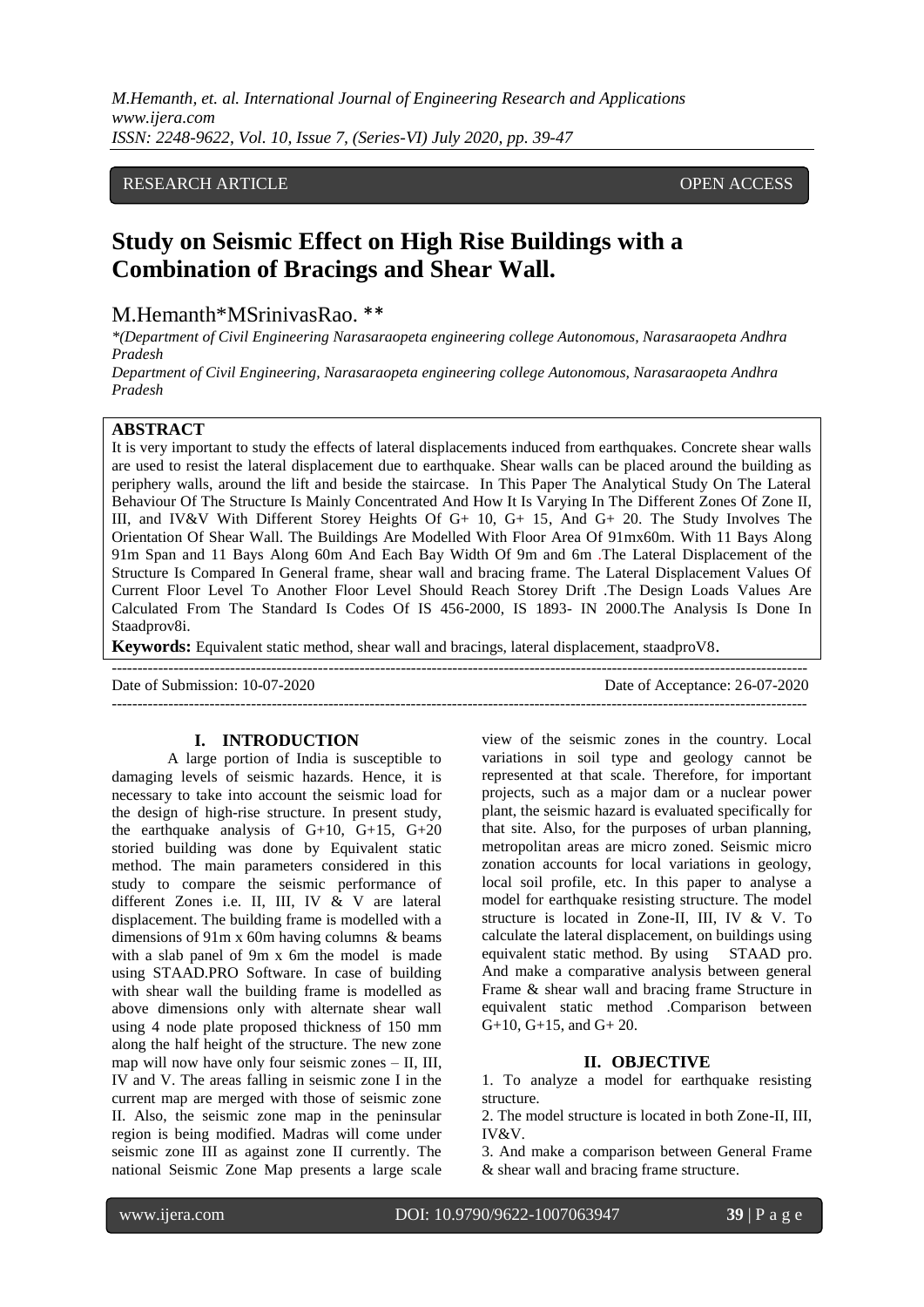4. Comparison between G+10, G+15, and G+ 20 storied buildings.

# **2.1 SCOPE**

1. Only RC buildings are considered.

2. Entire analysis is carried out using STAAD.proV8i.

3.Linearstaticanalysesareperformedonthe considered frames.

4. The sizes of the beams, columns and slabs are kept constant for each model

#### **2.2 MODELING**

The (general frame, shear wall & bracing frame) structures of G+10, G+15, G+20, storied building is shown in Fig 1. The seismic analysis of building is done by Seismic Coefficient with given above procedures for Zone II, III, IV & V. The obtained results of both structures are compared with each other.

#### **TABLE**

|          | ZONE II.III.   |  | $G+5$       | $G+5$       |          | $G+10$      |  |
|----------|----------------|--|-------------|-------------|----------|-------------|--|
|          | IV. V          |  | <b>OMRF</b> | <b>SMRF</b> |          | <b>OMRF</b> |  |
|          |                |  |             |             |          |             |  |
|          | <b>COLUMN</b>  |  | 0.65X0.6    |             | 0.65X0.6 | 0.65X0.6    |  |
|          | <b>DETAILS</b> |  |             |             |          |             |  |
|          |                |  |             |             |          |             |  |
|          | <b>BEAM</b>    |  | 06X055      |             | 06X055   | 06X055      |  |
|          | <b>DETAILS</b> |  |             |             |          |             |  |
|          |                |  |             |             |          |             |  |
|          | $G+10$         |  | $G+15$      |             | $G+15$   |             |  |
|          |                |  |             |             |          |             |  |
|          | <b>SMRF</b>    |  | <b>OMRF</b> | <b>SMRF</b> |          |             |  |
|          |                |  |             |             |          |             |  |
| 0.65X0.6 |                |  | 0.65X0.6    |             | 0.65X0.6 |             |  |
|          |                |  |             |             |          |             |  |
|          |                |  |             |             |          |             |  |
| 0.6X0.55 |                |  | 0.6X0.55    |             | 0.6X0.55 |             |  |
|          |                |  |             |             |          |             |  |
|          |                |  |             |             |          |             |  |





G+10 GENERAL FRAME



G+10 SHEAR WALL& BRACING AT CORNER

#### **2.3 SESMIC COEFFIECIENT METHOD**

 As per IS 1893 (part1)-2002, Seismic Coefficient analysis Procedure is summarized in following steps

a) Design Seismic Base Shear:- The total design lateral force or design seismic base shear  $(V_B)$  along any principal direction of the building shall be determined by the following expression

$$
V_B\!\!=A h\;W
$$

Where Ah = Design horizontal seismic coefficient  $W =$  Seismic weight of the building.

b) Seismic Weight of Building: - The seismic weight of each floor is its full dead load plus appropriate amount of imposed load as specified. While computing the seismic weight of each floor, the weight of columns and walls in any storey shall be equally distributed to the floors above and below the storey. The seismic weight of the whole building is the sum of the seismic weights of all the floors. Any weight supported in between the storey shall be distributed to the floors above and below in inverse proportion to its distance from the floors.

c) Fundamental Natural Time Period-: The fundamental natural time period (Ta) calculates from the brick filling, then the fundamental natural period of vibration, may be taken as

$$
T_a = 0.09 \ h/\sqrt{d}
$$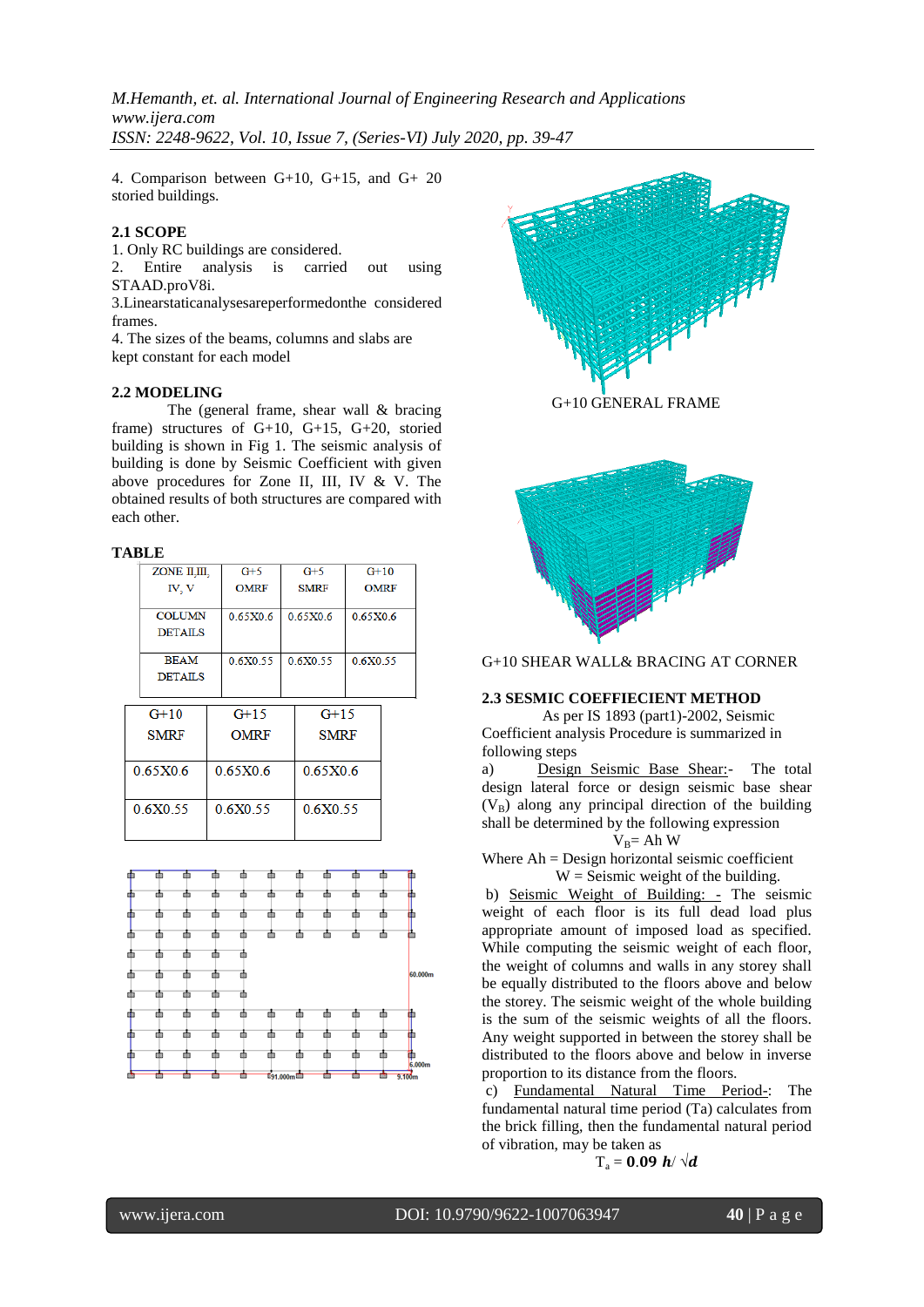d) Distribution of Design Force: - The design base shear,  $V_B$  computed above shall be distributed along the height of the building as per the following expression

$$
Q_i = V_B \frac{W_i h_i^2}{\sum_{j=1}^n W_i h_j^2}
$$

The total base shear and lateral force is calculation by STAAD Pro

#### **2.4 Ordinary Moment Resisting Frame**

It includes the beams & columns along with fixed supports. These columns and beams are created with beam node elements and connected with beam elements of the software. Here the slab loading at each floor level is acting vertically on the slab and is calculated for square meter as its applied on the beam and the wall load is also assigned on the beams only . for horizontal loads , the physically present phenomena that the floor slab at each floor level is acting as very rigid horizontal beams which ensures that the lateral deformation of all the nodes at any particular floor level are the same. This is known as diaphragm action of the horizontal slabs.

# **2.5Special RC Moment Resisting Frame**

It includes the columns and beams as the framing system but with four sides alternate shear walls on the structure on all the side instead of columns.

# **LOAD COMBINATIONS:**

- 1. DL
- 2. LL
- 3. (DL+LL)<br>4. 1.5(DL+L
- 4. 1.5(DL+LL)
- 5. EQX+VE
- 6. EQX-VE
- 7. EQZ+VE
- 8. EQZ-VE
- 9. 1.5(DL+ EQX+VE)
- 10. 1.5(DL+ EQX-VE)
- 11. 1.5(DL+ EQZ+VE)
- 12. 1.5(DL+ EQZ-VE)
- 13. 1.2(DL+LL+E EQX+VE)
- 14. 1.2(DL+LL+E EQX-VE)
- 15. 1.2(DL+LL+E EQZ+VE)
- 16. 1.2(DL+LL+E EQZ-VE)
- 17. 0.9 DL+1.5 EQX+VE
- 18. 0.9 DL+1.5 EQX-VE

# **2.6 CODES USED FOR DESIGN**

1. DEAD LOADS IS 875 PART 1 2. LIVE LOADS IS 875 PART 2 3. SEISMIC LOADS IS1893-2000 PART 1 4. FOR REINFORCED STRUCTURES IS 456- 2000

#### **2.7ANALYSIS DATA FOR THIS INVESTIGATION**

| Following data used in the analysis of the RC frame |                         |
|-----------------------------------------------------|-------------------------|
| building model                                      |                         |
| Type of frame: RC frame (General frame,             |                         |
| shear wall & bracing frame)                         |                         |
| Seismic zone                                        | : II, III, IV&V         |
| Number of storey                                    | $: G+10, G+15, G+20$    |
| Floor height                                        | : 3m                    |
| Depth of two-way slab                               | : 0.125m                |
| Materials                                           | : M25 concrete, $Fe500$ |
| steel                                               |                         |
| Shear wall thickness                                | $:150$ mm               |
| Type of soil                                        | : medium                |
| Density of concrete                                 | : 25 KN/ $m2$           |
| Equivalent static method                            | : IS-1893(part-1)2002   |
| Damping of structure                                | : 0.05                  |
| Shear wall thickness                                | : 150mm                 |
|                                                     |                         |

# **III. RESULTS**

The comparative results of both General Frame & shear wall and bracing frame structure for Zone II and III is given in Table 1 and Table 2 respectively. The Lateral displacement of structure and model mass of the structure in both ZONE-II & ZONE-III compared and the storey displacement in each level are to be compared.

| S.No | Storey | Lateral displacement in |             |  |
|------|--------|-------------------------|-------------|--|
|      | Height | cm                      |             |  |
|      |        | General                 | Shear wall  |  |
|      |        | frame                   | and bracing |  |
|      |        |                         | frame       |  |
| 1    | 0      | 0.3001                  | 0.3001      |  |
| 2    | 3      | 0.7168                  | 0.7168      |  |
| 3    | 6      | 0.9928                  | 0.9928      |  |
| 4    | 9      | 1.2424                  | 1.2424      |  |
| 5    | 12     | 1.4832                  | 1.4832      |  |
| 6    | 15     | 1.7460                  | 1.7460      |  |
| 7    | 18     | 1.9372                  | 1.9372      |  |
| 8    | 21     | 2.1320                  | 2.1320      |  |
| 9    | 24     | 2.3066                  | 2.3066      |  |
| 10   | 27     | 2.4495                  | 2.4495      |  |
| 11   | 30     | 2.6178                  | 2.6178      |  |
| 12   | 33     | 2.6292                  | 2.6292      |  |

**ZONE II Table 1**

From above table shows the Storey Displacement Values in Transverses (Z) Direction in ZONE-II of G+10 Storey building

#### **Table 2**

| S.No | Storey<br>Height | Lateral displacement in<br>cm |                                    |
|------|------------------|-------------------------------|------------------------------------|
|      |                  | General<br>frame              | Shear wall<br>and bracing<br>frame |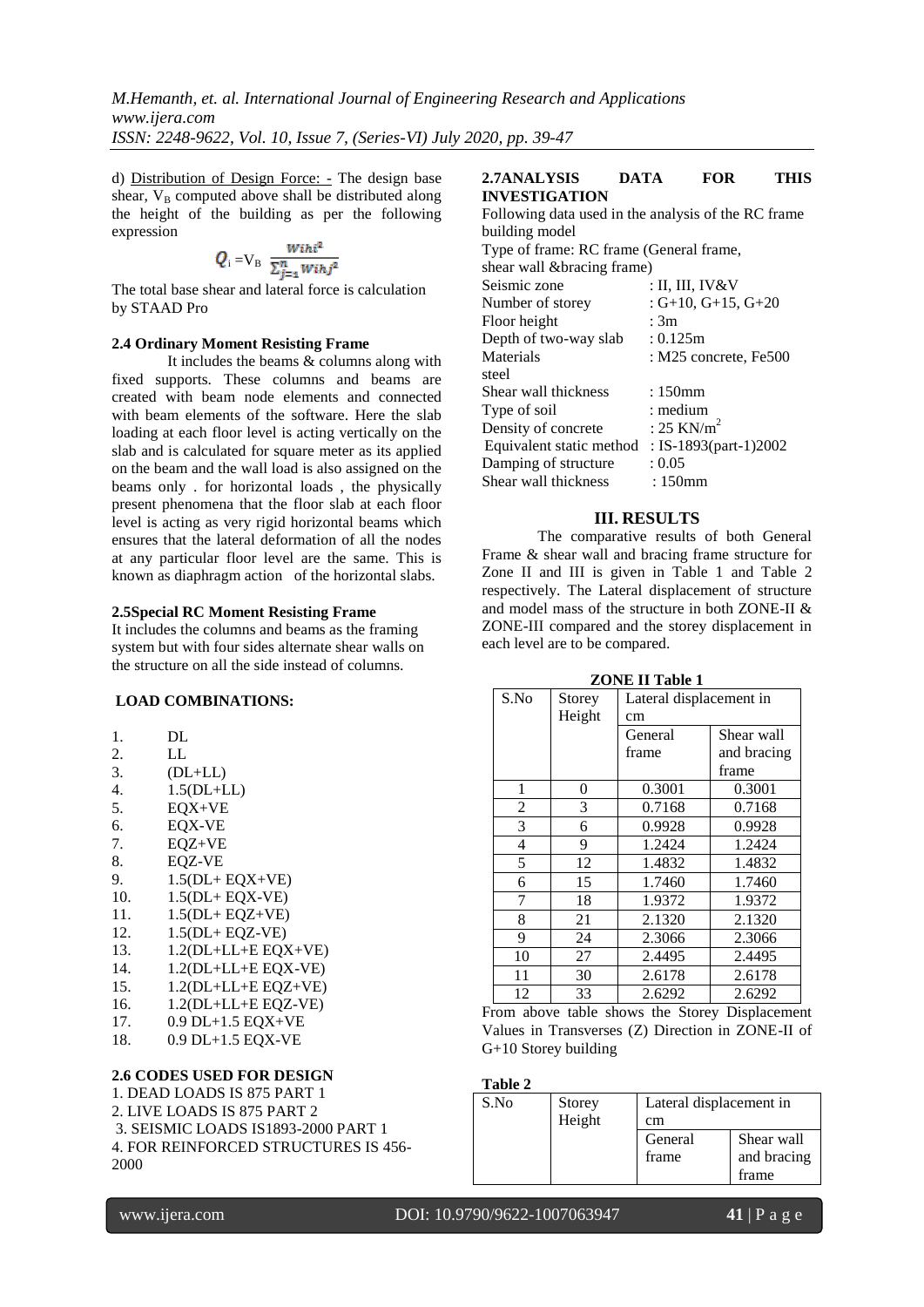*M.Hemanth, et. al. International Journal of Engineering Research and Applications www.ijera.com ISSN: 2248-9622, Vol. 10, Issue 7, (Series-VI) July 2020, pp. 39-47*

| 1              | 0  | 1.1221 | 0.7196 |
|----------------|----|--------|--------|
| $\overline{2}$ | 3  | 2.4117 | 0.8558 |
| 3              | 6  | 2.9648 | 1.0045 |
| $\overline{4}$ | 9  | 3.4685 | 1.0979 |
| 5              | 12 | 3.9682 | 1.2192 |
| 6              | 15 | 4.4633 | 1.3068 |
| 7              | 18 | 4.9498 | 1.4743 |
| 8              | 21 | 5.4244 | 1.6088 |
| 9              | 24 | 5.8818 | 1.7773 |
| 10             | 27 | 6.3164 | 2.3095 |
| 11             | 30 | 6.7231 | 2.4998 |
| 12             | 33 | 6.9095 | 2.6803 |
| 13             | 36 | 7.0959 | 2.8473 |
| 14             | 39 | 7.4258 | 2.9970 |
| 15             | 42 | 7.9324 | 3.1252 |
| 16             | 45 | 8.0115 | 3.2275 |
| 17             | 48 | 8.1830 | 3.3005 |

From above table shows the Storey Displacement Values in Transverses (Z) Direction in ZONE-II of G+15 Storey building

| Table 3         |                 |                         |             |  |  |
|-----------------|-----------------|-------------------------|-------------|--|--|
| S.No            | Storey          | Lateral displacement in |             |  |  |
|                 | Height          | cm                      |             |  |  |
|                 |                 | General                 | Shear wall  |  |  |
|                 |                 | frame                   | and bracing |  |  |
|                 |                 |                         | frame       |  |  |
| $\mathbf{1}$    | 0               | 0.3340                  | 0.3836      |  |  |
| $\overline{c}$  | 3               | 0.7992                  | 1.1056      |  |  |
| $\overline{3}$  | 6               | 1.1121                  | 1.2893      |  |  |
| $\overline{4}$  | 9               | 1.4007                  | 1.4557      |  |  |
| $\overline{5}$  | 12              | 1.6873                  | 1.6190      |  |  |
| 6               | 15              | 1.9749                  | 1.7819      |  |  |
| 7               | 18              | 2.2628                  | 1.9450      |  |  |
| 8               | 21              | 2.5499                  | 2.1048      |  |  |
| 9               | 24              | 2.8349                  | 2.1719      |  |  |
| 10              | 27              | 3.1161                  | 2.4351      |  |  |
| 11              | 30              | 3.3919                  | 2.5980      |  |  |
| 12              | 33              | 3.6605                  | 2.7613      |  |  |
| 13              | 36              | 3.9198                  | 3.2502      |  |  |
| 14              | 39              | 4.1679                  | 3.4479      |  |  |
| $\overline{15}$ | 42              | 4.4024                  | 3.6377      |  |  |
| 16              | 45              | 4.6211                  | 3.8176      |  |  |
| 17              | 48              | 4.8215                  | 3.9854      |  |  |
| 18              | 51              | 5.0009                  | 4.1387      |  |  |
| 19              | 54              | 5.1567                  | 4.2748      |  |  |
| 20              | $\overline{57}$ | 5.2862                  | 4.3912      |  |  |
| 21              | 60              | 5.3872                  | 4.4853      |  |  |
| 22              | 63              | 5.4611                  | 4.5572      |  |  |

From above table shows the Storey Displacement Values in Transverses (Z) Direction in ZONE-II of G+20 Storey building.



GRAPH: Comparison between General Frame,

GENERAL FRAME - SHEAR WALL & BRACING



Shear Wall & Bracing in Zone II (G+10) Comparision Between General Frame, Shear Wall & Bracing In Zone Ii (G+15)



Comparision Between General Frame, Shear Wall & Bracing In Zone Ii (G+20)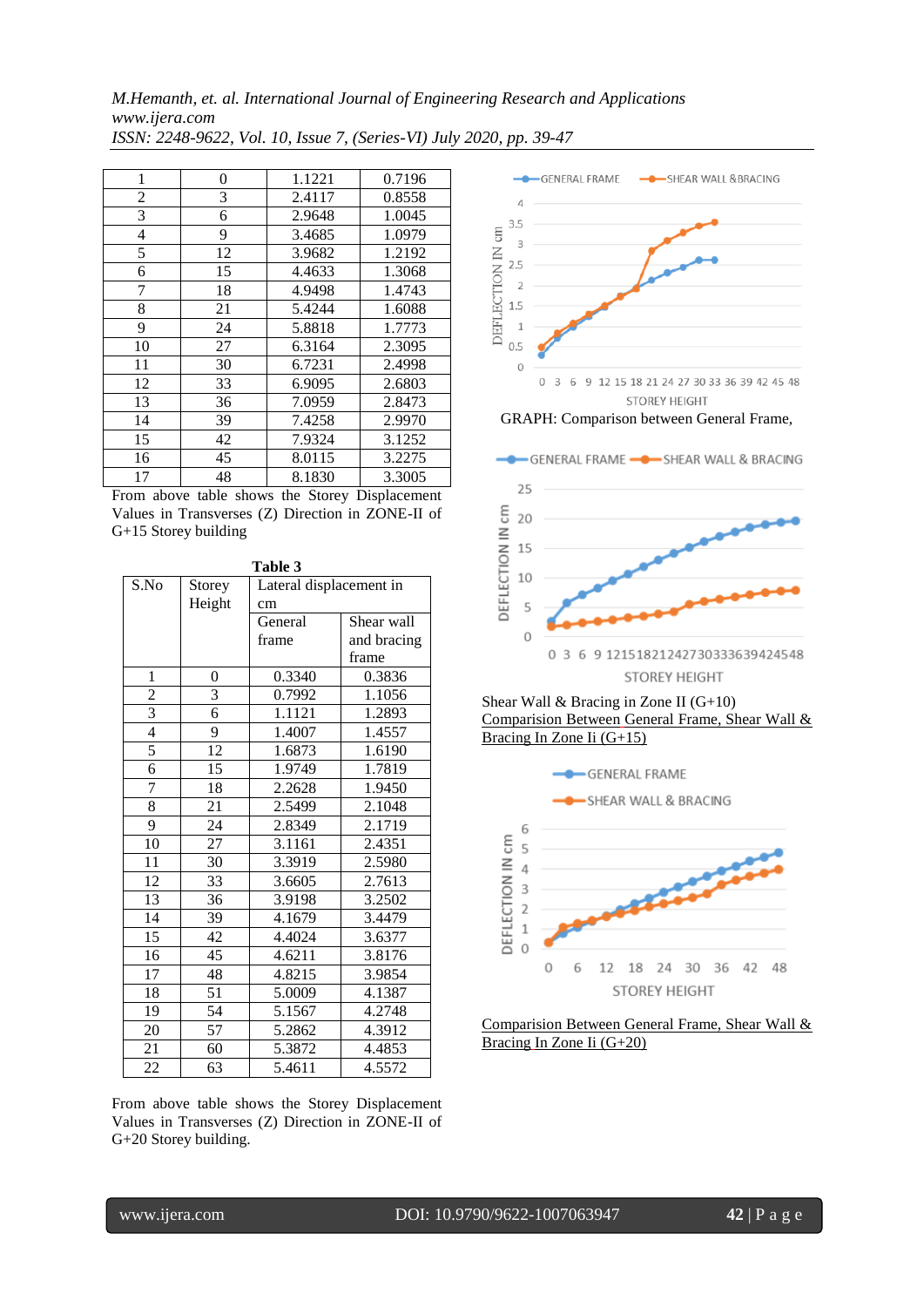#### **ZONE III Table 4**

| 1 анс т |        |                         |             |  |  |
|---------|--------|-------------------------|-------------|--|--|
| S.No    | Storey | Lateral displacement in |             |  |  |
|         | Height | cm                      |             |  |  |
|         |        | General                 | Shear wall  |  |  |
|         |        | frame                   | and bracing |  |  |
|         |        |                         | frame       |  |  |
| 1       | 0      | 0.4800                  | 1.1846      |  |  |
| 2       | 3      | 1.1464                  | 1.3392      |  |  |
| 3       | 6      | 1.5877                  | 1.7270      |  |  |
| 4       | 9      | 1.9865                  | 2.0774      |  |  |
| 5       | 12     | 2.3733                  | 2.4206      |  |  |
| 6       | 15     | 2.7404                  | 2.7586      |  |  |
| 7       | 18     | 3.0882                  | 3.8980      |  |  |
| 8       | 21     | 3.4118                  | 4.5514      |  |  |
| 9       | 24     | 3.6912                  | 4.9483      |  |  |
| 10      | 27     | 3.9201                  | 5.2780      |  |  |
| 11      | 30     | 4.0877                  | 5.225       |  |  |
| 12      | 33     | 4.1896                  | 5.6726      |  |  |

From above table shows the Storey Displacement Values in Transverses (Z) Direction in ZONE-III of G+10 Storey building.

| Table 5        |        |                         |            |  |
|----------------|--------|-------------------------|------------|--|
| S.No           | Storey | Lateral displacement in |            |  |
|                | Height | cm                      |            |  |
|                |        | General                 | Shear wall |  |
|                |        | frame                   | and        |  |
|                |        |                         | bracing    |  |
|                |        |                         | frame      |  |
| $\mathbf{1}$   | 0      | 1.7953                  | 1.1513     |  |
| $\overline{c}$ | 3      | 3.8587                  | 1.3692     |  |
| $\overline{3}$ | 6      | 4.7436                  | 1.5587     |  |
| $\overline{4}$ | 9      | 5.5496                  | 1.7503     |  |
| 5              | 12     | 6.4390                  | 1.9474     |  |
| 6              | 15     | 7.1408                  | 2.1492     |  |
| 7              | 18     | 7.9194                  | 2.3552     |  |
| 8              | 21     | 8.6783                  | 2.5665     |  |
| 9              | 24     | 9.4100                  | 2.8380     |  |
| 10             | 27     | 10.1058                 | 3.6902     |  |
| 11             | 30     | 10.7565                 | 3.9942     |  |
| 12             | 33     | 11.3518                 | 4.2823     |  |
| 13             | 36     | 11.8805                 | 4.5489     |  |
| 14             | 39     | 12.3306                 | 4.7878     |  |
| 15             | 42     | 12.6894                 | 4.9923     |  |
| 16             | 45     | 12.9437                 | 5.1554     |  |
| 17             | 48     | 13.0898                 | 5.2716     |  |

| Table 6        |                 |                         |             |  |
|----------------|-----------------|-------------------------|-------------|--|
| S.No           | Storey          | Lateral displacement in |             |  |
|                | Height          | cm                      |             |  |
|                |                 | General                 | Shear wall  |  |
|                |                 | frame                   | and bracing |  |
|                |                 |                         | frame       |  |
| $\mathbf{1}$   | 0               | 0.3340                  | 0.3836      |  |
| $\overline{2}$ | 3               | 0.7992                  | 1.1056      |  |
| $\overline{3}$ | 6               | 1.1121                  | 1.2893      |  |
| $\overline{4}$ | 9               | 1.4007                  | 1.4557      |  |
| $\overline{5}$ | $\overline{12}$ | 1.6873                  | 1.6190      |  |
| 6              | 15              | 1.9749                  | 1.7819      |  |
| 7              | 18              | 2.2628                  | 1.9450      |  |
| 8              | 21              | 2.5499                  | 2.1048      |  |
| 9              | 24              | 2.8349                  | 2.1719      |  |
| 10             | 27              | 3.1161                  | 2.4351      |  |
| 11             | 30              | 3.3919                  | 2.5980      |  |
| 12             | 33              | 3.6605                  | 2.7613      |  |
| 13             | 36              | 3.9198                  | 3.2502      |  |
| 14             | 39              | 4.1679                  | 3.4479      |  |
| 15             | 42              | 4.4024                  | 3.6377      |  |
| 16             | 45              | 4.6211                  | 3.8176      |  |
| 17             | 48              | 4.8215                  | 3.9854      |  |
| 18             | 51              | 5.0009                  | 4.1387      |  |
| 19             | 54              | 5.1567                  | 4.2748      |  |
| 20             | 57              | 5.2862                  | 4.3912      |  |
| 21             | 60              | 5.3872                  | 4.4853      |  |
| 22             | 63              | 5.4611                  | 4.5572      |  |

From above table shows the Storey Displacement Values in Transverses (Z) Direction in ZONE-III of G+20 Storey building.



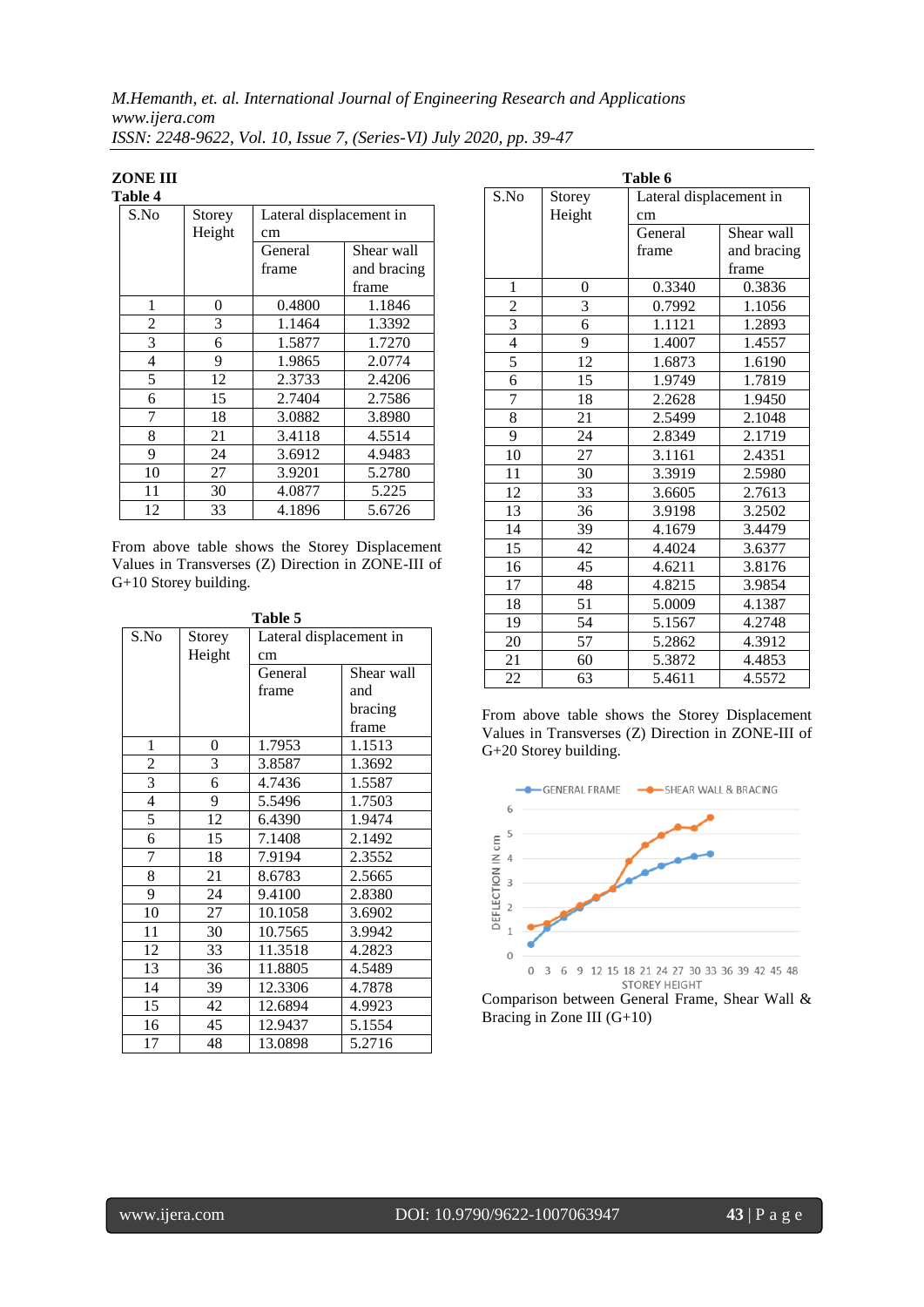

Graph: Comparison between General Frame, Shear Wall & Bracing in Zone III (G+15)



Comparison between general frame, shear wall & bracing in zone iii  $(g+20)$ 

# **ZONE IV**

| Table 7        |        |                         |             |  |
|----------------|--------|-------------------------|-------------|--|
| S.No           | Storey | Lateral displacement in |             |  |
|                | Height | cm                      |             |  |
|                |        | General                 | Shear wall  |  |
|                |        | frame                   | and bracing |  |
|                |        |                         | frame       |  |
| 1              | 0      | 0.7201                  | 1.7768      |  |
| $\overline{2}$ | 3      | 1.7191                  | 2.2497      |  |
| 3              | 6      | 2.3809                  | 2.6652      |  |
| 4              | 9      | 2.9786                  | 3.0749      |  |
| 5              | 12     | 3.7013                  | 3.4811      |  |
| 6              | 15     | 4.3253                  | 3.8844      |  |
| 7              | 18     | 4.9079                  | 4.6355      |  |
| 8              | 21     | 5.4352                  | 6.8279      |  |
| 9              | 24     | 5.8906                  | 7.4234      |  |
| 10             | 27     | 6.2564                  | 7.9180      |  |
| 11             | 30     | 6.5160                  | 8.2849      |  |
| 12             | 33     | 6.6664                  | 8.5103      |  |

From above table shows the Storey Displacement Values in Transverses (Z) Direction in ZONE-IV of G+10 Storey building.

| <b>Table 8</b>          |        |                         |            |  |
|-------------------------|--------|-------------------------|------------|--|
| S.No                    | Storey | Lateral displacement in |            |  |
|                         | Height | cm                      |            |  |
|                         |        | General                 | Shear wall |  |
|                         |        | frame                   | and        |  |
|                         |        |                         | bracing    |  |
|                         |        |                         | frame      |  |
| 1                       | 0      | 2.6930                  | 1.7263     |  |
| $\overline{\mathbf{c}}$ | 3      | 5.7880                  | 2.0538     |  |
| $\overline{3}$          | 6      | 7.1154                  | 2.3382     |  |
| $\overline{\mathbf{4}}$ | 9      | 8.3244                  | 2.6258     |  |
| 5                       | 12     | 9.5236                  | 2.9233     |  |
| 6                       | 15     | 10.7112                 | 3.2244     |  |
| $\overline{7}$          | 18     | 11.8792                 | 3.5335     |  |
| 8                       | 21     | 13.0176                 | 3.8494     |  |
| 9                       | 24     | 14.1150                 | 4.2577     |  |
| 10                      | 27     | 15.1500                 | 5.5387     |  |
| 11                      | 30     | 16.1349                 | 5.9950     |  |
| 12                      | 33     | 17.0279                 | 6.4277     |  |
| 13                      | 36     | 17.8210                 | 6.8280     |  |
| 14                      | 39     | 18.4962                 | 7.1868     |  |
| 15                      | 42     | 19.0343                 | 7.4939     |  |
| 16                      | 45     | 19.4150                 | 7.7389     |  |
| 17                      | 48     | 19.6349                 | 7.9086     |  |

From above table shows the Storey Displacement Values in Transverses (Z) Direction in ZONE-IV of G+15 Storey building.

### **Table 9**

The results of General Frame & shear wall and bracing frame structure

| S.No           | Storey | Lateral displacement in |             |  |
|----------------|--------|-------------------------|-------------|--|
|                | Height | cm                      |             |  |
|                |        | General                 | Shear wall  |  |
|                |        | frame                   | and bracing |  |
|                |        |                         | frame       |  |
| 1              | 0      | 0.3340                  | 0.3836      |  |
| $\overline{c}$ | 3      | 0.7992                  | 1.1056      |  |
| $\overline{3}$ | 6      | 1.1121                  | 1.2893      |  |
| $\overline{4}$ | 9      | 1.4007                  | 1.4557      |  |
| 5              | 12     | 1.6873                  | 1.6190      |  |
| 6              | 15     | 1.9749                  | 1.7819      |  |
| 7              | 18     | 2.2628                  | 1.9450      |  |
| 8              | 21     | 2.5499                  | 2.1048      |  |
| 9              | 24     | 2.8349                  | 2.1719      |  |
| 10             | 27     | 3.1161                  | 2.4351      |  |
| 11             | 30     | 3.3919                  | 2.5980      |  |
| 12             | 33     | 3.6605                  | 2.7613      |  |
| 13             | 36     | 3.9198                  | 3.2502      |  |
| 14             | 39     | 4.1679                  | 3.4479      |  |
| 15             | 42     | 4.4024                  | 3.6377      |  |
| 16             | 45     | 4.6211                  | 3.8176      |  |
| 17             | 48     | 4.8215                  | 3.9854      |  |
| 18             | 51     | 5.0009                  | 4.1387      |  |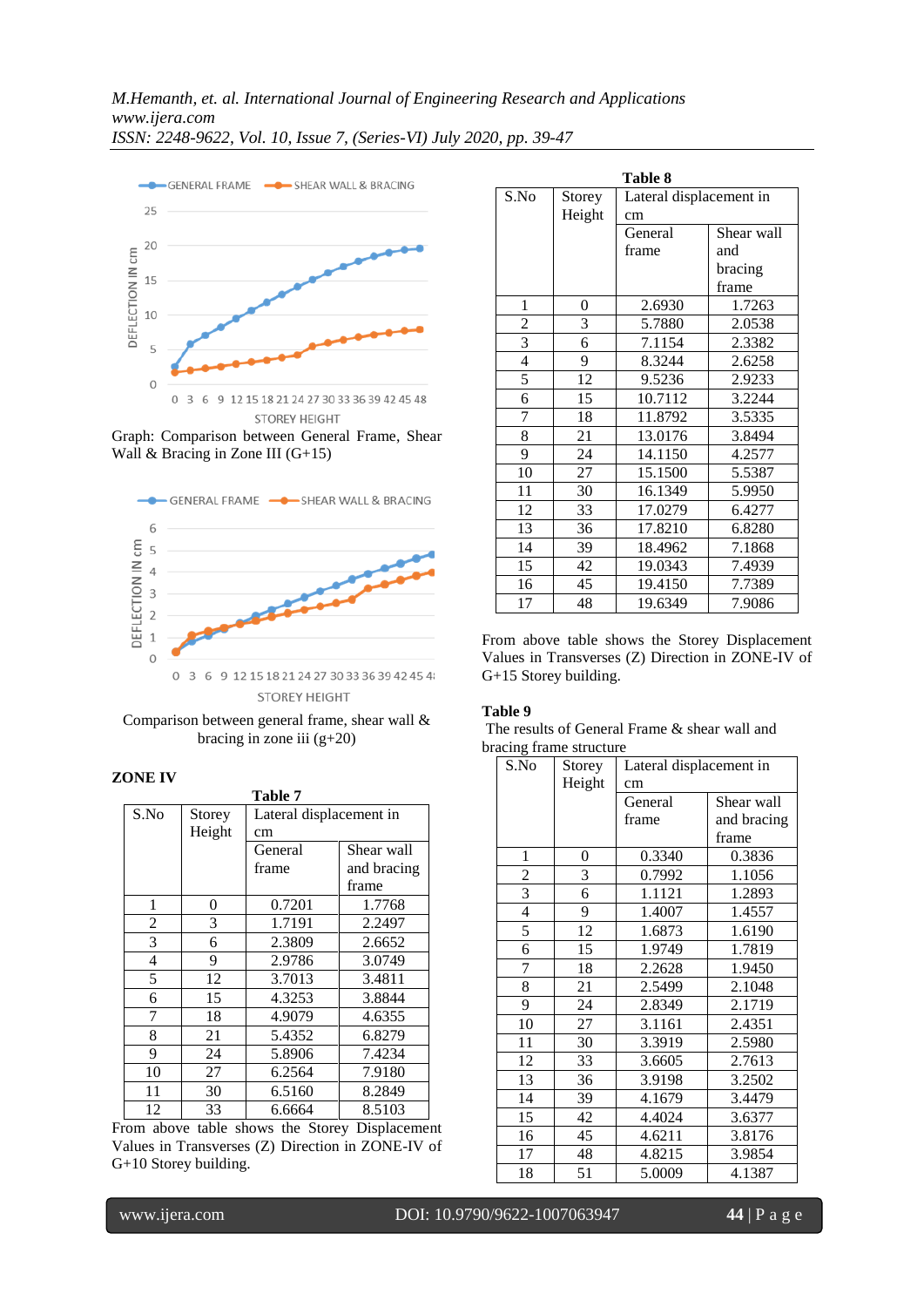| 19 | 54 | 5.1567 | 4.2748 |
|----|----|--------|--------|
| 20 | 57 | 5.2862 | 4.3912 |
| 21 | 60 | 5.3872 | 4.4853 |
| 22 | 63 | 5.4611 | 4.5572 |

From above table shows the Storey Displacement Values in Transverses (Z) Direction in ZONE-IV of G+20 Storey building.



COMPARISION BETWEEN IN ZONE IV (G+10)



#### COMPARISION BETWEEN GENERAL FRAME, SHEAR WALL & BRACING IN ZONE IV (G+15)



GRAPH: COMPARISION BETWEEN GENERAL FRAME, SHEAR WALL & BRACING IN ZONE IV (G+20)

**ZONE V**

| Table 10 |        |                         |             |  |  |
|----------|--------|-------------------------|-------------|--|--|
| S.No     | Storey | Lateral displacement in |             |  |  |
|          | Height | cm                      |             |  |  |
|          |        | General                 | Shear wall  |  |  |
|          |        | frame                   | and bracing |  |  |
|          |        |                         | frame       |  |  |
| 1        | 0      | 1.0800                  | 2.6651      |  |  |
| 2        | 3      | 2.5782                  | 3.3739      |  |  |
| 3        | 6      | 3.5715                  | 3.9984      |  |  |
| 4        | 9      | 4.5690                  | 4.6105      |  |  |
| 5        | 12     | 5.5515                  | 5.2190      |  |  |
| 6        | 15     | 6.4873                  | 5.8230      |  |  |
| 7        | 18     | 7.3610                  | 6.9497      |  |  |
| 8        | 21     | 8.1517                  | 10.2380     |  |  |
| 9        | 24     | 8.8347                  | 11.1305     |  |  |
| 10       | 27     | 9.3832                  | 11.8718     |  |  |
| 11       | 30     | 9.7724                  | 12.4214     |  |  |
| 12       | 33     | 9.9980                  | 12.7587     |  |  |

From above table shows the Storey Displacement Values in Transverses (Z) Direction in ZONE-V of G+10 Storey building.

| Table 11       |        |                         |             |  |  |
|----------------|--------|-------------------------|-------------|--|--|
| S.No           | Storey | Lateral displacement in |             |  |  |
|                | Height | cm                      |             |  |  |
|                |        | General                 | Shear wall  |  |  |
|                |        | frame                   | and bracing |  |  |
|                |        |                         | frame       |  |  |
| 1              | 0      | 4.0394                  | 2.5905      |  |  |
| $\overline{c}$ | 3      | 8.6820                  | 3.2440      |  |  |
| 3              | 6      | 10.6730                 | 3.6503      |  |  |
| 4              | 9      | 12.4864                 | 3.9714      |  |  |
| 5              | 12     | 14.2852                 | 4.3851      |  |  |
| 6              | 15     | 16.0665                 | 4.8403      |  |  |
| 7              | 18     | 17.8185                 | 5.3057      |  |  |
| 8              | 21     | 19.5260                 | 5.7813      |  |  |
| 9              | 24     | 21.1721                 | 6.3915      |  |  |
| 10             | 27     | 22.7377                 | 8.3038      |  |  |
| 11             | 30     | 24.2017                 | 8.9928      |  |  |
| 12             | 33     | 25.5410                 | 9.6373      |  |  |
| 13             | 36     | 26.7305                 | 10.2423     |  |  |
| 14             | 39     | 27.7432                 | 10.7805     |  |  |
| 15             | 42     | 28.5502                 | 11.2412     |  |  |
| 16             | 45     | 29.1223                 | 11.6088     |  |  |
| 17             | 48     | 29.4509                 | 11.8709     |  |  |

From above table shows the Storey Displacement Values in Transverses (Z) Direction in ZONE-V of G+15 Storey building.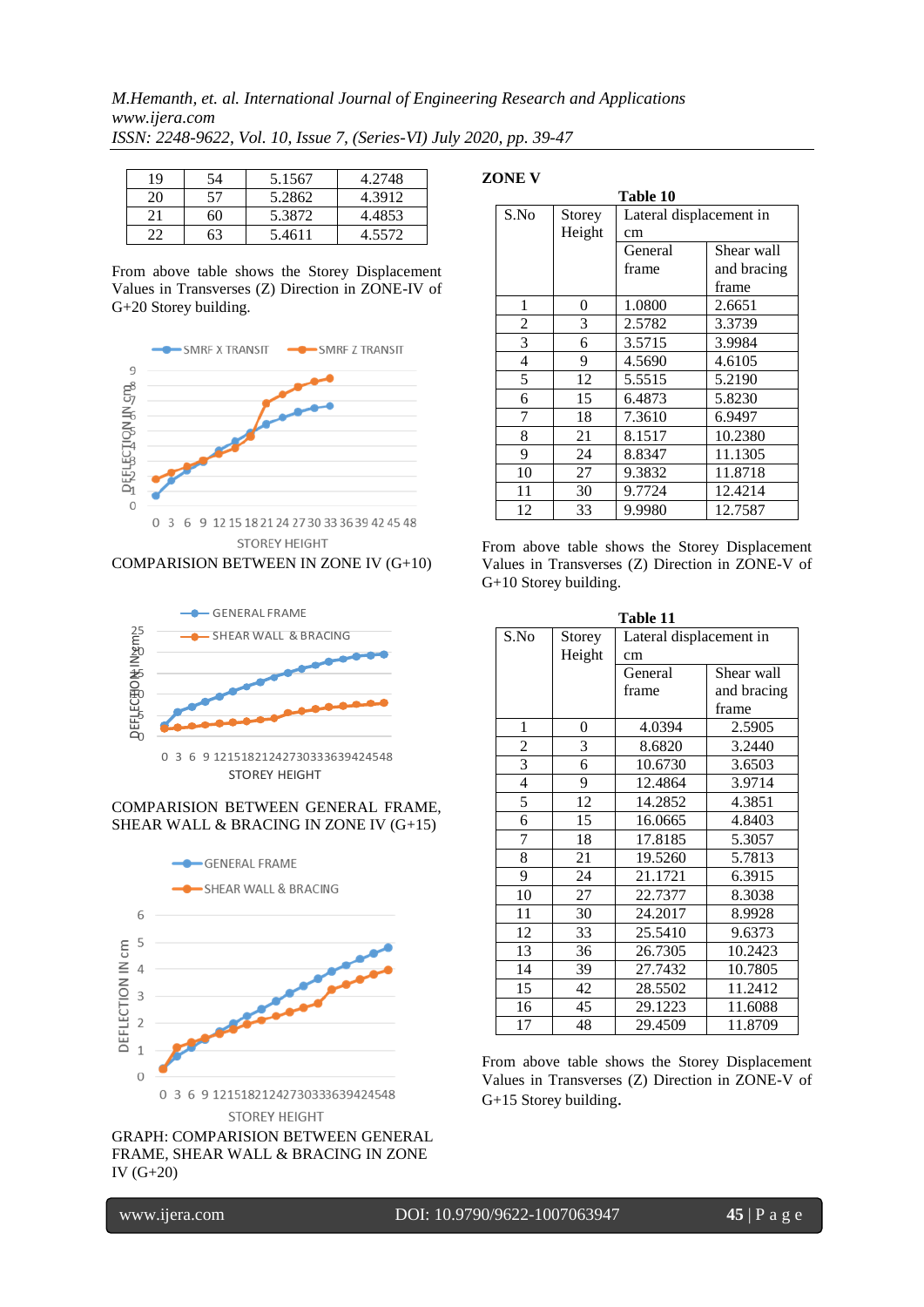| Table 12       |                |                         |             |  |  |
|----------------|----------------|-------------------------|-------------|--|--|
| S.No           | Storey         | Lateral displacement in |             |  |  |
|                | Height         | cm                      |             |  |  |
|                |                | General                 | Shear wall  |  |  |
|                |                | frame                   | and bracing |  |  |
|                |                |                         | frame       |  |  |
| 1              | $\overline{0}$ | 1.7681                  | 2.0307      |  |  |
| $\overline{2}$ | 3              | 4.2307                  | 5.8612      |  |  |
| $\overline{3}$ | 6              | 5.8871                  | 6.8206      |  |  |
| $\overline{4}$ | 9              | 7.4148                  | 7.7077      |  |  |
| 5              | 12             | 8.9322                  | 8.7434      |  |  |
| $\overline{6}$ | 15             | 10.4542                 | 9.4254      |  |  |
| $\overline{7}$ | 18             | 11.9782                 | 10.2831     |  |  |
| 8              | 21             | 13.4980                 | 11.1415     |  |  |
| $\overline{9}$ | 24             | 15.0063                 | 11.9998     |  |  |
| 10             | 27             | 16.4949                 | 12.8562     |  |  |
| 11             | 30             | 17.9547                 | 13.7106     |  |  |
| 12             | 33             | 19.3762                 | 14.5886     |  |  |
| 13             | 36             | 20.7849                 | 17.1560     |  |  |
| 14             | 39             | 22.0619                 | 18.1969     |  |  |
| 15             | 42             | 23.3032                 | 19.1963     |  |  |
| 16             | 45             | 24.4605                 | 20.1435     |  |  |
| 17             | 48             | 25.5209                 | 21.0267     |  |  |
| 18             | 51             | 26.4705                 | 21.8331     |  |  |
| 19             | 54             | 27.2950                 | 22.5493     |  |  |
| 20             | 57             | 27.9803                 | 23.1611     |  |  |
| 21             | 60             | 28.5150                 | 23.6551     |  |  |
| 22             | 63             | 28.9055                 | 24.0330     |  |  |

From above table shows the Storey Displacement Values in Transverses (Z) Direction in ZONE-V of G+20 Storey building.



Graph: comparision between general frame, shear wall & bracing in zone  $v$  (g+10)



graph: comparision between general frame, shear wall & bracing in zone v  $(g+15)$ 



Graph: comparision between general frame, shear wall & bracing in zone v  $(g+20)$ 

# **IV. CONCLUSION**

ZONE II

 $\triangleright$  when coming to G+10 storey building the variation of storey drift between without shear wall and bracings and with Shear wall & bracing structure 0.26%

 $\triangleright$  when coming to G+15 Storey building the variation of Storey drift between without shear wall and bracings and with Shear wall & bracing structure 1.47%

 $\triangleright$  when coming to G+20 Storey building the variation of Storey drift between without shear wall and bracings and with Shear wall & bracing structure is 0.19%

#### **ZONE III**

 $\triangleright$  when coming to G+10 storey building the variation of storey drift between without shear wall and bracings and with Shear wall & bracing structure 0.26%